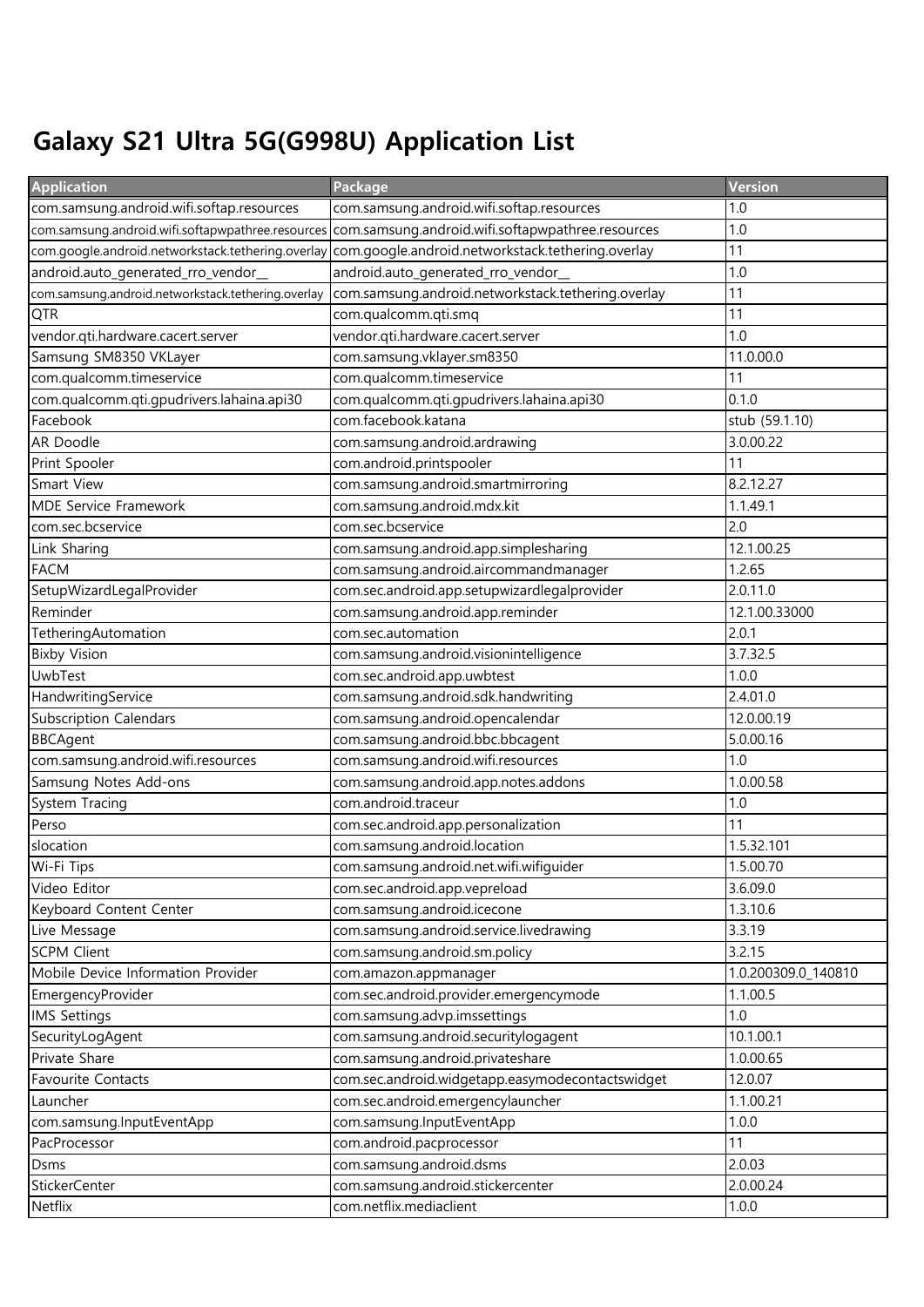| <b>SIM Toolkit</b>                     | com.android.stk                                | 11                |
|----------------------------------------|------------------------------------------------|-------------------|
| Software update UI                     | com.samsung.sdm.sdmviewer                      | 3.0               |
| Hiya Service                           | com.hiya.star                                  | 2.8.0-samsung-791 |
| Create movie                           | com.samsung.app.highlightplayer                | 3.6.09.0          |
| ShortcutBNR                            | com.samsung.android.shortcutbackupservice      | 11                |
| <b>DRParser Mode</b>                   | com.sec.android.app.parser                     | 12.0.00.4         |
| UwbApplication                         | com.samsung.android.uwb                        | 11                |
| EmergencyManagerService                | com.sec.android.emergencymode.service          | 1.1.00.35         |
| Knox Enrollment Service                | com.sec.enterprise.knox.cloudmdm.smdms         | 2.1.31            |
| SimMobilityKit                         | com.samsung.ims.smk                            | 1.3.20            |
| Glance                                 | com.samsung.android.service.pentastic          | 1.0.09            |
| Autofill with Samsung Pass             | com.samsung.android.samsungpassautofill        | 2.5.01.16         |
| Software update                        | com.samsung.sdm                                | 3.0               |
| AppLinker                              | com.sec.android.app.applinker                  | 2.1.11            |
| Samsung Notes                          | com.samsung.android.app.notes                  | 4.1.05.19         |
| BluetoothTest                          | com.sec.android.app.bluetoothtest              | 11                |
| Samsung ApexService                    | com.sec.android.app.apex                       | 3.3.13            |
| <b>HTML Viewer</b>                     | com.android.htmlviewer                         | 3.0.04            |
| Foundation                             | com.monotype.android.font.foundation           | 2.3.03.0          |
| Android R Easter Egg                   | com.android.egg                                | 1.0               |
| android.autoinstalls.config.samsung    | android.autoinstalls.config.samsung            | 0000              |
| Key Chain                              | com.android.keychain                           | 11                |
| Video call effects                     | com.samsung.android.vtcamerasettings           | 1.0.01.12         |
| Motion photo Viewer                    | com.samsung.android.motionphoto.viewer         | 1.0.34            |
| Wi-Fi Direct                           | com.samsung.android.allshare.service.fileshare | 3.1.11.24         |
| com.google.android.captiveportallogin  | com.google.android.captiveportallogin          |                   |
| com.google.android.captiveportallogin  | com.google.android.captiveportallogin          |                   |
| com.google.android.captiveportallogin  | com.google.android.captiveportallogin          |                   |
| com.google.android.captiveportallogin  | com.google.android.captiveportallogin          |                   |
| com.google.android.captiveportallogin  | com.google.android.captiveportallogin          |                   |
| com.google.android.captiveportallogin  | com.google.android.captiveportallogin          |                   |
| CaptivePortalLogin                     | com.google.android.captiveportallogin          | r_aml_300900700   |
| com.google.android.captiveportallogin  | com.google.android.captiveportallogin          |                   |
| FactoryCamera                          | com.sec.factory.camera                         | 3.4.43            |
| Safety Information                     | com.samsung.safetyinformation                  | 3.0.30.0          |
| com.samsung.android.container          | com.samsung.android.container                  | 11                |
| Wearable Manager Installer             | com.samsung.android.app.watchmanagerstub       | 2.1.01.20007      |
| com.sec.enterprise.knox.attestation    | com.sec.enterprise.knox.attestation            | 1.0.3             |
| Certificate Installer                  | com.android.certinstaller                      | 11                |
| com.android.providers.partnerbookmarks | com.android.providers.partnerbookmarks         | 11                |
| Call & text on other devices           | com.samsung.android.mdecservice                | 3.1.00.32         |
| Auto Hotspot                           | com.sec.mhs.smarttethering                     | 1.0.91.0          |
| MDMApp                                 | com.samsung.android.mdm                        | 1.0               |
| Sound picker                           | com.samsung.android.app.soundpicker            | 10.0.11.8         |
| Photo Screensavers                     | com.android.dreams.phototable                  | 11                |
| Companion Device Manager               | com.android.companiondevicemanager             | 11                |
| DumpCollector                          | com.samsung.carrier.logcollector               | 3.6.05            |
| <b>Basic Daydreams</b>                 | com.android.dreams.basic                       | 11                |
| Automation Test                        | com.sec.android.app.DataCreate                 | 1.1               |
| ChromeCustomizations                   | com.sec.android.app.chromecustomizations       | 3.0.28            |
| Print Service Recommendation Service   | com.google.android.printservice.recommendation | 1.3.0             |
| Facebook App Manager                   | com.facebook.appmanager                        | 59.1.10           |
| <b>Assisted Dialing</b>                | com.sec.providers.assisteddialing              | 11                |
|                                        |                                                |                   |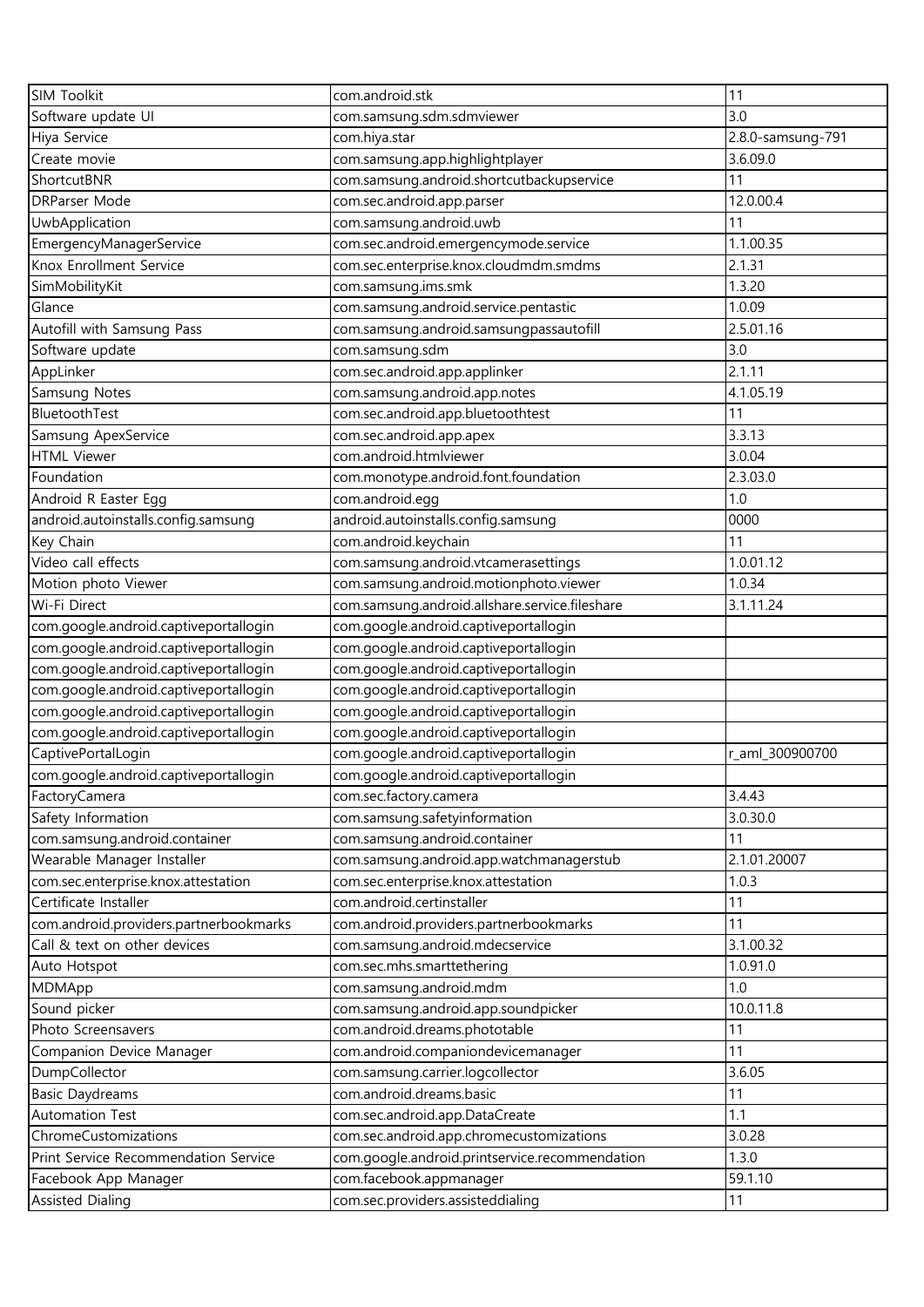| Live Transcribe & Sound Notifications       | com.google.audio.hearing.visualization.accessibility.scribe | 4.0.336034712 |
|---------------------------------------------|-------------------------------------------------------------|---------------|
| com.samsung.ucs.agent.ese                   | com.samsung.ucs.agent.ese                                   | 11            |
| SecVideoEngineService                       | com.sec.sve                                                 | 1.0           |
| AR Zone                                     | com.samsung.android.arzone                                  | 1.5.00.16     |
| Samsung Free                                | com.samsung.android.app.spage                               | 5.1.02.0      |
| Bluetooth                                   | com.android.bluetooth                                       | 11            |
| com.google.ar.core                          | com.google.ar.core                                          | 0             |
| <b>NFC</b>                                  | com.android.nfc                                             | 11            |
| Smart Switch Agent                          | com.sec.android.easyMover.Agent                             | 1.7.00.23     |
| SmartFittingService                         | com.samsung.android.smartfitting                            | 1.4.14.0      |
| EasyOneHand                                 | com.sec.android.easyonehand                                 | 5.0           |
| Filter Provider                             | com.samsung.android.provider.filterprovider                 | 5.0.27        |
| Sim App Dialog                              | com.android.simappdialog                                    | 11            |
| Android Shared Library                      | com.google.android.ext.shared                               |               |
| Dictionary                                  | com.diotek.sec.lookup.dictionary                            | 3.002.013     |
| Cameralyzer                                 | com.sec.factory.cameralyzer                                 | 3.4.20.12220  |
| ₩"Bixby₩" voice wake-up                     | com.samsung.android.bixby.wakeup                            | 2.1.25.16     |
| PartnerNetflixActivation                    | com.netflix.partner.activation                              | 1.0.0         |
| Samsung text-to-speech engine               | com.samsung.SMT                                             | 3.1.01.14     |
| SecureElementApplication                    | com.android.se                                              | 11            |
| <b>USBSettings</b>                          | com.sec.usbsettings                                         | 1.0           |
| Quick Share                                 | com.samsung.android.aware.service                           | 3.2.11.24     |
| com.qualcomm.embms                          | com.qualcomm.embms                                          | 1.0           |
| Bluetooth MIDI Service                      | com.android.bluetoothmidiservice                            | R-initial     |
| Samsung Kids Installer                      | com.samsung.android.kidsinstaller                           | 10.3.00.2     |
| Video Trimmer                               | com.samsung.app.newtrim                                     | 3.0.22.2      |
| SamsungOne                                  | com.monotype.android.font.samsungone                        | 1.1.02.0      |
| Nearby Service                              | com.samsung.android.allshare.service.mediashare             | 3.0.11.24     |
| SilentLogging                               | com.sec.modem.settings                                      | 1.0.1         |
| Clipboard edge                              | com.samsung.android.app.clipboardedge                       | 3.0.07        |
| AASAservice                                 | com.samsung.aasaservice                                     | 15            |
| com.samsung.android.brightnessbackupservice | com.samsung.android.brightnessbackupservice                 | 11            |
| Honey Board                                 | com.samsung.android.honeyboard                              | 5.2.10.23     |
| CarrierDefaultApp                           | com.android.carrierdefaultapp                               | 11            |
| Select background music                     | com.sec.android.app.ve.vebgm                                | 2.0.10.0      |
| Samsung Blockchain Keystore                 | com.samsung.android.coldwalletservice                       | 1.3.01.9      |
| com.android.wallpaperbackup                 | com.android.wallpaperbackup                                 | 11            |
| Dual Messenger                              | com.samsung.android.da.daagent                              | 3.1.00.0      |
| Clock                                       | com.sec.android.app.clockpackage                            | 12.0.02.18    |
| Samsung Internet                            | com.sec.android.app.sbrowser                                | 13.0.2.9      |
| Calendar                                    | com.samsung.android.calendar                                | 12.1.00.41000 |
| Weather                                     | com.sec.android.daemonapp                                   | 1.6.30.51     |
| Service provider location                   | com.sec.location.nfwlocationprivacy                         | 1.0.10        |
| Samsung capture                             | com.samsung.android.app.smartcapture                        | 4.5.08        |
| Enterprise Sim Pin Service                  | com.sec.enterprise.mdm.services.simpin                      | 11            |
| Wi-Fi Calling                               | com.sec.unifiedwfc                                          | 6.5.00.54     |
| Tools                                       | com.sec.android.app.quicktool                               | 8.2.40.1      |
| com.sec.phone                               | com.sec.phone                                               | 1.0           |
| WlanTest                                    | com.sec.android.app.wlantest                                | 1.1.0         |
| Bookmark Provider                           | com.android.bookmarkprovider                                | 11            |
| System Helper Service                       | com.qualcomm.qti.services.systemhelper                      | 1.0           |
| Secure UI Service                           | com.qualcomm.qti.services.secureui                          | 1.0           |
| QDCM-FF                                     | com.qti.snapdragon.qdcm_ff                                  | 1.0           |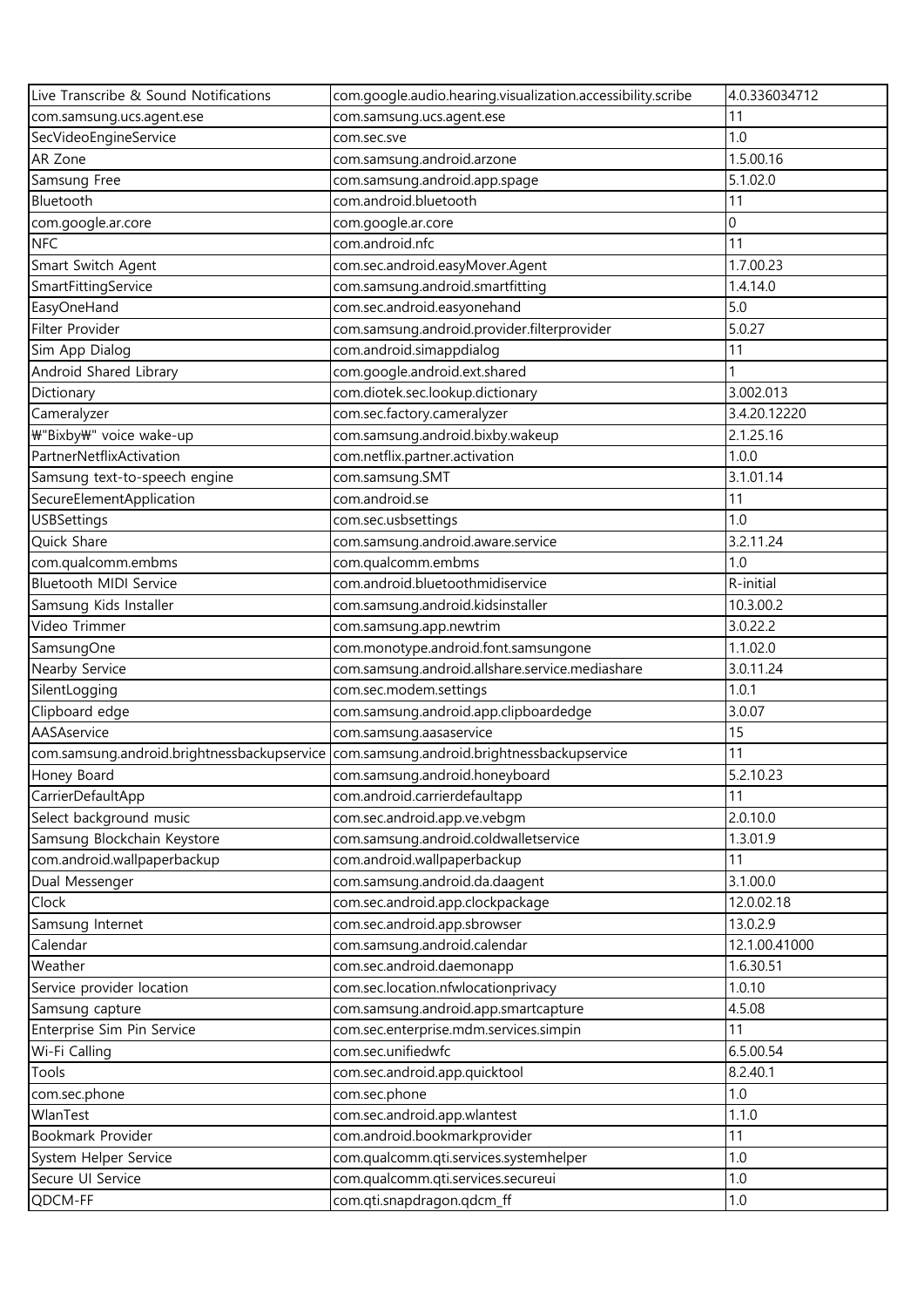| com.qualcomm.atfwd                         | com.qualcomm.atfwd                         | 11              |
|--------------------------------------------|--------------------------------------------|-----------------|
| com.android.carrierconfig                  | com.android.carrierconfig                  | 1.0.0           |
| Emergency information                      | com.android.emergency                      | 11              |
| Android Setup                              | com.google.android.setupwizard             | 230.329243634   |
| Storage Manager                            | com.android.storagemanager                 | 11              |
| Market Feedback Agent                      | com.google.android.feedback                | 11-6684105      |
| Google Services Framework                  | com.google.android.gsf                     | 11-6684105      |
| System UI                                  | com.android.systemui                       | 11              |
| com.android.wallpapercropper               | com.android.wallpapercropper               | 11              |
| Google One Time Init                       | com.google.android.onetimeinitializer      | 11-6684105      |
| Smart Tutor                                | com.rsupport.rs.activity.rsupport.aas2     | 1.5 (build 278) |
| AlwaysOnDisplay                            | com.samsung.android.app.aodservice         | 6.1.59          |
| AR Emoji                                   | com.samsung.android.aremoji                | 5.1.00.28       |
| AR Emoji Editor                            | com.samsung.android.aremojieditor          | 4.4.01.1        |
| Accessibility                              | com.samsung.accessibility                  | 12.1.00.8       |
| T-Mobile                                   | com.tmobile.pr.adapt                       | 3.37.0          |
| Air command                                | com.samsung.android.service.aircommand     | 5.6.12          |
| Magnify                                    | com.samsung.android.app.readingglass       | 1.3.27          |
| Apps                                       | com.samsung.android.app.appsedge           | 7.1.07.2        |
| Authentication Framework                   | com.samsung.android.authfw                 | 2.6.00.6        |
| AutoDoodle                                 | com.sec.android.autodoodle.service         | 2.9.11.32       |
| AR Emoji Stickers                          | com.sec.android.mimage.avatarstickers      | 2.9.12.30       |
| com.android.backupconfirm                  | com.android.backupconfirm                  | 11              |
| BadgeProvider                              | com.sec.android.provider.badge             | 2.1.00.9        |
| SmartThings                                | com.samsung.android.beaconmanager          | 10.1.01.10      |
| com.samsung.android.biometrics.app.setting | com.samsung.android.biometrics.app.setting | 1.0.0           |
| <b>Bixby Voice</b>                         | com.samsung.android.bixby.agent            | 3.0.35.46       |
| <b>Bixby Voice Stub</b>                    | com.samsung.android.bixby.agent.dummy      | 1.0.03.0        |
| <b>Bixby Dictation</b>                     | com.samsung.android.bixby.service          | 3.0.00.8        |
| <b>BixbyVision Framework</b>               | com.samsung.android.bixbyvision.framework  | 3.7.50.2        |
| <b>Blocked Numbers Storage</b>             | com.android.providers.blockednumber        | 11              |
| Eye comfort shield                         | com.samsung.android.bluelightfilter        | 4.0.0           |
| Default Print Service                      | com.android.bips                           | 11              |
| CIDManager                                 | com.samsung.android.cidmanager             | 11              |
| <b>CMFA Framework</b>                      | com.samsung.android.cmfa.framework         | 1.0.00.18       |
| CMHProvider                                | com.samsung.cmh                            | 6.1.22          |
| CSC                                        | com.samsung.sec.android.application.csc    | 1.0.1.0         |
| CallBGProvider                             | com.samsung.android.callbgprovider         | 12.1.00.20      |
| CallContentProvider                        | com.samsung.android.incall.contentprovider | 12.0.00.6       |
| Call Log Backup/Restore                    | com.android.calllogbackup                  | 11              |
| CDFS MODE Launcher                         | com.sec.android.Cdfs                       | 5.0.01          |
| ClipboardSaveService                       | com.samsung.clipboardsaveservice           | 2.0             |
| Edge panels                                | com.samsung.android.app.cocktailbarservice | 7.1.07.1        |
| Work profile                               | com.samsung.android.knox.containeragent    | 2.7.05001015    |
| D-MAT                                      | com.verizon.obdm                           | 2.0.0           |
| DeX for PC                                 | com.sec.android.app.dexonpc                | 2.0.00.29       |
| Samsung DeX                                | com.sec.android.desktopmode.uiservice      | 4.0.02.4        |
| DeviceKeystring                            | com.sec.android.app.factorykeystring       | 11              |
| <b>DQA</b>                                 | com.samsung.android.dqagent                | 2.0.13          |
| DeviceTest                                 | com.sec.factory                            | 11              |
| DiagMonAgent                               | com.sec.android.diagmonagent               | 7.1.15          |
| Samsung Digital Key                        | com.samsung.android.digitalkey             | 1.0.00.25       |
| Digital Wellbeing                          | com.samsung.android.forest                 | 2.1.00.17       |
|                                            |                                            |                 |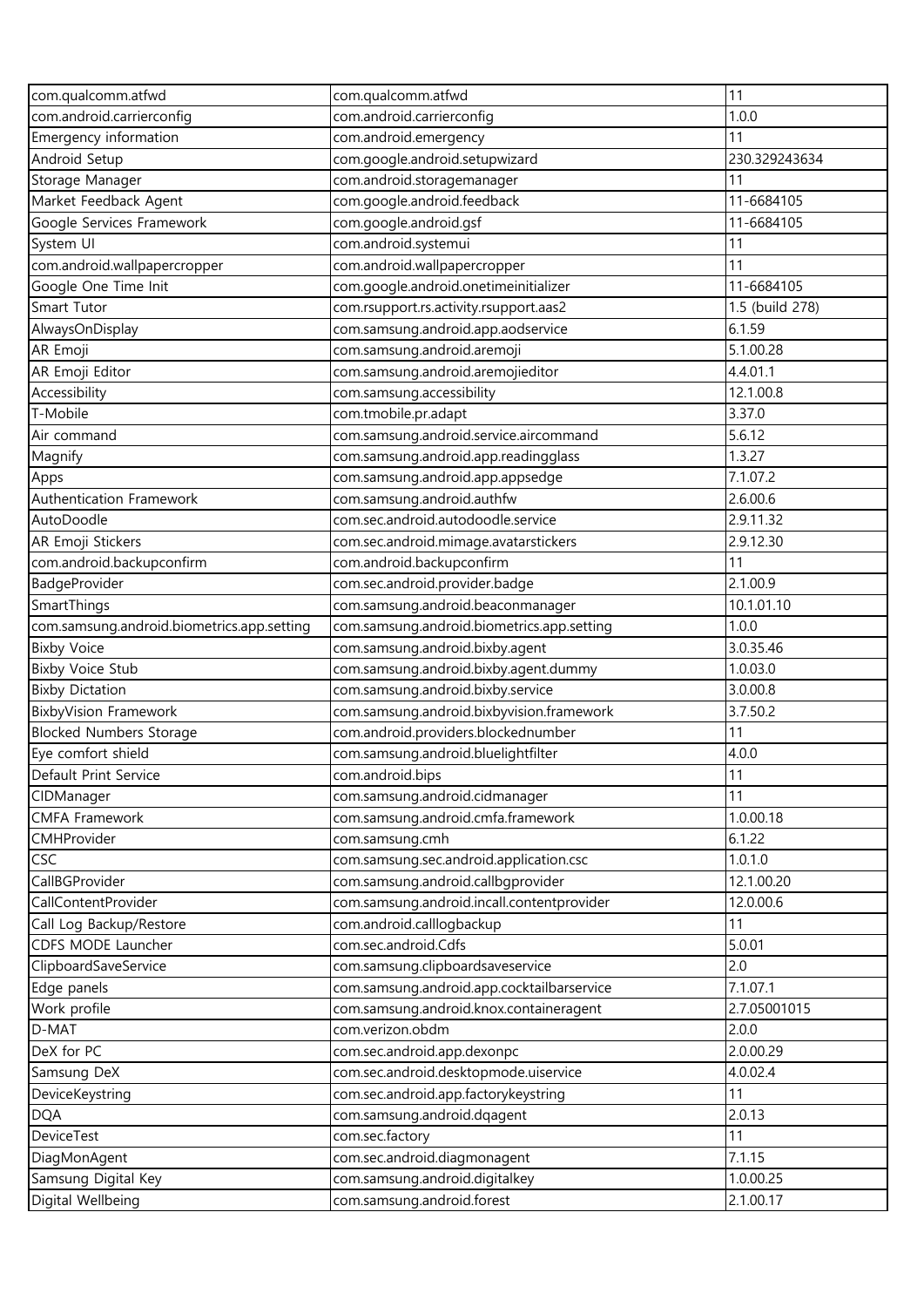| Files                                | com.google.android.documentsui         | r_aml_300900741 |
|--------------------------------------|----------------------------------------|-----------------|
| com.google.android.documentsui       | com.google.android.documentsui         |                 |
| com.google.android.documentsui       | com.google.android.documentsui         |                 |
| com.google.android.documentsui       | com.google.android.documentsui         |                 |
| com.google.android.documentsui       | com.google.android.documentsui         |                 |
| com.google.android.documentsui       | com.google.android.documentsui         |                 |
| com.google.android.documentsui       | com.google.android.documentsui         |                 |
| com.google.android.documentsui       | com.google.android.documentsui         |                 |
| Downloads                            | com.android.providers.downloads.ui     | 11              |
| Wallpapers                           | com.samsung.android.app.dressroom      | 1.3.59          |
| Live focus                           | com.samsung.android.app.dofviewer      | 6.0.43          |
| Wallpaper services                   | com.samsung.android.dynamiclock        | 3.3.01.9        |
| Dynamic System Updates               | com.android.dynsystem                  | 11              |
| TestWandFota                         | com.samsung.android.app.earphonetypec  | 1.2.12          |
| Nearby device scanning               | com.samsung.android.easysetup          | 11.0.17.0       |
| com.samsung.android.knox.attestation | com.samsung.android.knox.attestation   | 1.2.00.22       |
| com.sec.epdg                         | com.sec.epdg                           | 11              |
| <b>External Storage</b>              | com.android.externalstorage            | 11              |
| Facebook App Installer               | com.facebook.system                    | 59.1.10         |
| Facebook Services                    | com.facebook.services                  | 54.0.12         |
| FaceService                          | com.samsung.faceservice                | 4.2.16          |
| Secure Wi-Fi                         | com.samsung.android.fast               | 6.5.00.3        |
| Finder                               | com.samsung.android.app.galaxyfinder   | 9.7.04.0        |
| Find My Mobile                       | com.samsung.android.fmm                | 7.2.09.4        |
| Software update                      | com.wssyncmldm                         | 3.7.10          |
| <b>Fused Location</b>                | com.android.location.fused             | 11              |
| Galaxy Store                         | com.sec.android.app.samsungapps        | 4.5.21.7        |
| Samsung SM8350 GameDriver            | com.samsung.gamedriver.sm8350          | 11.0.00.0       |
| Game Launcher                        | com.samsung.android.game.gamehome      | 4.3.03.5        |
| Game Optimizing Service              | com.samsung.android.game.gos           | 3.4.00.36       |
| Game Booster                         | com.samsung.android.game.gametools     | 3.0.00.17       |
| Package installer                    | com.google.android.packageinstaller    | 11-6684105      |
| GPUWatch                             | com.samsung.gpuwatchapp                | 2.0.40          |
| Tags                                 | com.samsung.android.service.tagservice | 1.6.16.0        |
| HdmApp                               | com.samsung.android.hdmapp             | 1.0.00.10       |
| Adapt Sound                          | com.sec.hearingadjust                  | 11.0.24         |
| IOTHiddenMenu                        | com.sec.hiddenmenu                     | 11              |
| com.samsung.huxplatform              | com.samsung.huxplatform                | 1.0.0           |
| HwModuleTest                         | com.sec.android.app.hwmoduletest       | 11              |
| <b>IPService</b>                     | com.samsung.ipservice                  | 4.1.19          |
| ImsLogger                            | com.sec.imslogger                      | 1.20200801      |
| Input Devices                        | com.android.inputdevices               | 11              |
| SmartFPSAdjuster                     | com.sec.android.smartfpsadjuster       | 11              |
| Samsung Visit In                     | com.samsung.android.ipsgeofence        | 4.1.02.122      |
| <b>KLMS Agent</b>                    | com.samsung.klmsagent                  | 3.4.20411       |
|                                      | com.samsung.android.knox.containercore | 1.0             |
| Work profile                         |                                        | 3.0.04.13       |
| Samsung DeX Home                     | com.sec.android.app.desktoplauncher    |                 |
| Device Services                      | com.samsung.android.kgclient           | 3.0.40          |
| Knox Key Chain                       | com.samsung.knox.keychain              | 11              |
| KnoxPushManager                      | com.samsung.android.knox.pushmanager   | 1.1.00.35       |
| com.test.LTEfunctionality            | com.test.LTEfunctionality              | 1.0             |
| <b>LED Cover</b>                     | com.samsung.android.app.ledbackcover   | 1.3.27          |
| LED Cover Service                    | com.sec.android.cover.ledcover         | 1.4.70          |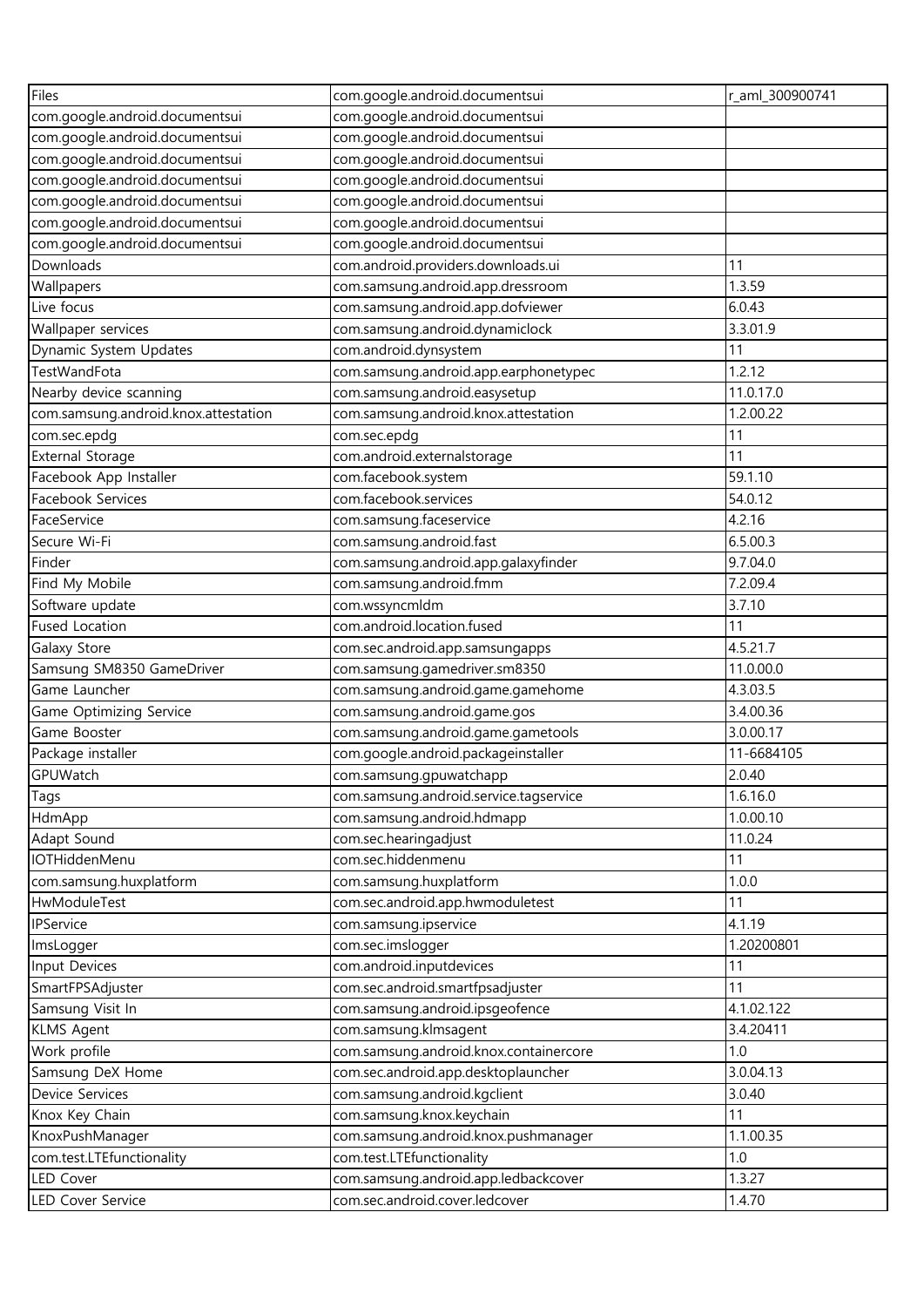| Link to Windows Service                          | com.samsung.android.mdx                                                    | 2.1.07.4        |
|--------------------------------------------------|----------------------------------------------------------------------------|-----------------|
| DECO PIC                                         | com.samsung.android.livestickers                                           | 2.1.00.13       |
| Live Wallpaper Picker                            | com.android.wallpaper.livepicker                                           | 11              |
| com.android.localtransport                       | com.android.localtransport                                                 | 11              |
| Locale Overlay Manager                           | com.samsung.android.localeoverlaymanager                                   | 11              |
| Carrier Login Engine                             | com.verizon.loginengine.unbranded                                          | 4.7.4.0         |
| <b>MCFDeviceContinuity</b>                       | com.samsung.android.mcfds                                                  | 1.0.00.88       |
| Work Setup                                       | com.android.managedprovisioning                                            | 11              |
| Samsung Galaxy Friends                           | com.samsung.android.mateagent                                              | 2.1.21.2        |
| com.android.providers.media                      | com.android.providers.media                                                | 11              |
| MmsService                                       | com.android.mms.service                                                    | 11              |
| MobileWips                                       | com.samsung.android.server.wifi.mobilewips                                 | 1.1.18.0        |
| Service mode RIL                                 | com.sec.android.RilServiceModeApp                                          | 11              |
| MTP application                                  | com.samsung.android.MtpApplication                                         | 1.0             |
| MTP Host                                         | com.android.mtp                                                            | 11              |
| Separate app sound                               | com.samsung.android.setting.multisound                                     | 3.0.00.11       |
| NSDSWebApp                                       | com.sec.vsim.ericssonnsds.webapp                                           | 2.0.06.0        |
| Samsung Location SDK                             | com.sec.location.nsflp2                                                    | 5.3.44          |
| NetworkDiagnostic                                | com.samsung.android.networkdiagnostic                                      | 2.5.05.3        |
| com.google.android.networkstack.permissionconfig | com.google.android.networkstack.permissionconfig                           |                 |
| com.google.android.networkstack.permissionconfig | com.google.android.networkstack.permissionconfig                           |                 |
| com.google.android.networkstack.permissionconfig | com.google.android.networkstack.permissionconfig                           |                 |
| com.google.android.networkstack.permissionconfig | com.google.android.networkstack.permissionconfig                           |                 |
| com.google.android.networkstack.permissionconfig | com.google.android.networkstack.permissionconfig                           |                 |
| com.google.android.networkstack.permissionconfig | com.google.android.networkstack.permissionconfig                           | r_aml_300900722 |
| com.google.android.networkstack.permissionconfig | com.google.android.networkstack.permissionconfig                           |                 |
| com.google.android.networkstack.permissionconfig | com.google.android.networkstack.permissionconfig                           |                 |
| com.google.android.networkstack                  | com.google.android.networkstack                                            |                 |
| com.google.android.networkstack                  | com.google.android.networkstack                                            |                 |
| Network manager                                  | com.google.android.networkstack                                            | r_aml_300900700 |
| com.google.android.networkstack                  | com.google.android.networkstack                                            |                 |
| com.google.android.networkstack                  | com.google.android.networkstack                                            |                 |
| com.google.android.networkstack                  | com.google.android.networkstack                                            |                 |
| com.google.android.networkstack                  | com.google.android.networkstack                                            |                 |
| com.google.android.networkstack                  | com.google.android.networkstack                                            |                 |
| com.google.android.networkstack                  | com.google.android.networkstack                                            |                 |
| com.verizon.obdm_permissions                     | com.verizon.obdm_permissions                                               | 1.0.7           |
| Configuration update                             | com.samsung.android.app.omcagent                                           | 5.3.24          |
| com.android.ons                                  | com.android.ons                                                            | 11              |
| Configuration message                            | com.wsomacp                                                                | 7.4.07          |
| OMADM                                            | com.sec.omadmspr                                                           | 5.3             |
| OneDrive                                         | com.microsoft.skydrive                                                     | 6.16            |
| Samsung PaymentFramework                         | com.samsung.android.spayfw                                                 | 2.9.04          |
| People edge                                      | com.samsung.android.service.peoplestripe                                   | 12.0.00.14      |
| RilNotifier                                      | com.sec.app.RilErrorNotifier                                               | 1.0.0           |
| Photo Editor                                     |                                                                            | 2.9.12.23       |
| Application installer                            | com.sec.android.mimage.photoretouching<br>com.sec.android.preloadinstaller | 11              |
| ProxyHandler                                     | com.android.proxyhandler                                                   | 11              |
| Media and devices                                | com.samsung.android.mdx.quickboard                                         | 2.0.12.482      |
| <b>Bixby Routines</b>                            | com.samsung.android.app.routines                                           | 3.1.07.2        |
| <b>Customization Service</b>                     | com.samsung.android.rubin.app                                              | 2.9.00.12       |
| SCameraService                                   | com.samsung.android.camerasdkservice                                       | 1.1             |
| SCameraXService                                  | com.samsung.android.cameraxservice                                         | 1.1             |
|                                                  |                                                                            |                 |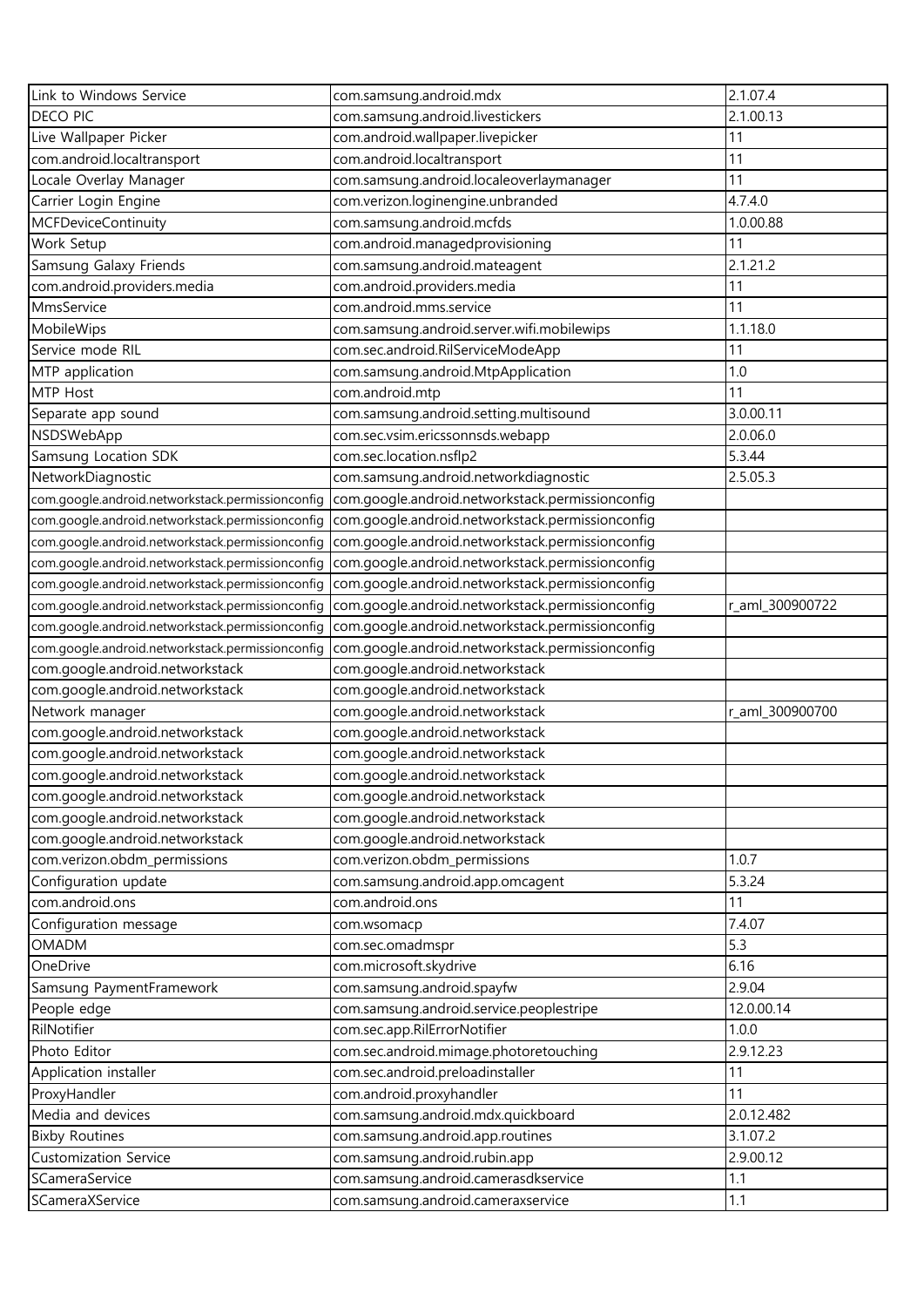| Configuration update                     | com.samsung.android.sdm.config                                       | 3.0.08                  |
|------------------------------------------|----------------------------------------------------------------------|-------------------------|
| SEMFactoryApp                            | com.sem.factoryapp                                                   | 1.0.00.41               |
| SKMSAgentService                         | com.skms.android.agent                                               | 1.0.40-48               |
| Software update                          | com.sec.android.soagent                                              | 6.0.08                  |
| Samsung Push Service                     | com.sec.spp.push                                                     | 3.3.06                  |
| <b>SVC Agent</b>                         | com.samsung.android.svcagent                                         | 5.0.00.11               |
| Samsung voice input                      | com.samsung.android.svoiceime                                        | 2.3.01.2                |
| Samsung account                          | com.osp.app.signin                                                   | 12.1.00.4               |
| Samsung Checkout                         | com.sec.android.app.billing                                          | 5.0.36.0                |
| Calendar Storage                         | com.android.providers.calendar                                       | 12.1.00.2               |
| Camera                                   | com.sec.android.app.camera                                           | 11.0.02.30              |
| Samsung Cloud                            | com.samsung.android.scloud                                           | 4.6.01.2                |
| Contacts                                 | com.samsung.android.app.contacts                                     | 12.1.05.44              |
| Contacts Storage                         | com.samsung.android.providers.contacts                               | 12.5.06                 |
| Samsung Core Services                    | com.samsung.android.scs                                              | 1.1.00.26               |
| Samsung Device Health Manager Service    | com.sec.android.sdhms                                                | 11                      |
| Phone                                    | com.samsung.android.dialer                                           | 12.1.05.44              |
| Samsung Group Sharing                    | com.samsung.android.mobileservice                                    | 12.1.00.43              |
| Gallery                                  | com.sec.android.gallery3d                                            | 12.1.01.3               |
| Call                                     | com.samsung.android.incallui                                         | 12.1.00.24              |
| Magnifier                                | com.sec.android.app.magnifier                                        | 11.0.21                 |
| Messages                                 | com.samsung.android.messaging                                        | 12.1.01.17              |
| Samsung Multi Connectivity               | com.samsung.android.mcfserver                                        | 1.0.02.88               |
| Samsung Pass                             | com.samsung.android.samsungpass                                      | 2.6.00.38               |
| SamsungPositioning                       | com.samsung.android.samsungpositioning                               | 3.1.01.6                |
| SamsungSmartSuggestions                  | com.samsung.android.smartsuggestions                                 | 11                      |
| Video Player                             | com.samsung.android.video                                            | 7.3.10.44               |
| Separated Apps                           | com.samsung.android.appseparation                                    | 1.0.01.35               |
| Configuration update                     | com.samsung.android.providers.carrier                                | 1.0.29                  |
| Download Manager                         | com.android.providers.downloads                                      | 11                      |
| Sec Media Storage                        | com.samsung.android.providers.media                                  | 11                      |
| My Files                                 | com.sec.android.app.myfiles                                          | 12.0.00.512             |
| Settings                                 | com.android.settings                                                 | 11                      |
| <b>Settings Suggestions</b>              | com.android.settings.intelligence                                    | 11                      |
| Samsung SetupWizard                      | com.sec.android.app.SecSetupWizard                                   | 3.1.04.1                |
| SecSoundPicker                           | com.samsung.android.secsoundpicker                                   | 1.0.00.23               |
|                                          | com.android.providers.telephony                                      | 11                      |
| Dialer Storage                           |                                                                      |                         |
| Secure Folder                            | com.samsung.knox.securefolder<br>com.sec.android.app.safetyassurance | 1.6.01.50<br>12.1.00.20 |
| Send SOS messages                        |                                                                      | 3.1.02                  |
| SettingsBixby                            | com.samsung.android.app.settings.bixby                               |                         |
| Settings Storage                         | com.android.providers.settings                                       | 11<br>11                |
| Settings                                 | com.samsung.android.SettingsReceiver                                 |                         |
| Setup Wizard                             | com.sec.android.app.setupwizard                                      | 11.0.32                 |
| Quick Share                              | com.samsung.android.app.sharelive                                    | 12.0.00.21              |
| com.android.sharedstoragebackup          | com.android.sharedstoragebackup                                      | 11                      |
| Shell                                    | com.android.shell                                                    | 11                      |
| Single Take                              | com.samsung.android.singletake.service                               | 2.1.00.37               |
| Smart Call                               | com.samsung.android.smartcallprovider                                | 12.0.00.20              |
| EpdgTestApp                              | com.sec.epdgtestapp                                                  | 11                      |
| Translate                                | com.samsung.android.service.airviewdictionary                        | 3.5.06                  |
| Device care                              | com.samsung.android.lool                                             | 12.1.00.24              |
| com.samsung.android.smartswitchassistant | com.samsung.android.smartswitchassistant                             | 2.0.01                  |
| SmartThings Platform                     | com.samsung.android.service.stplatform                               | 1.0.00.36               |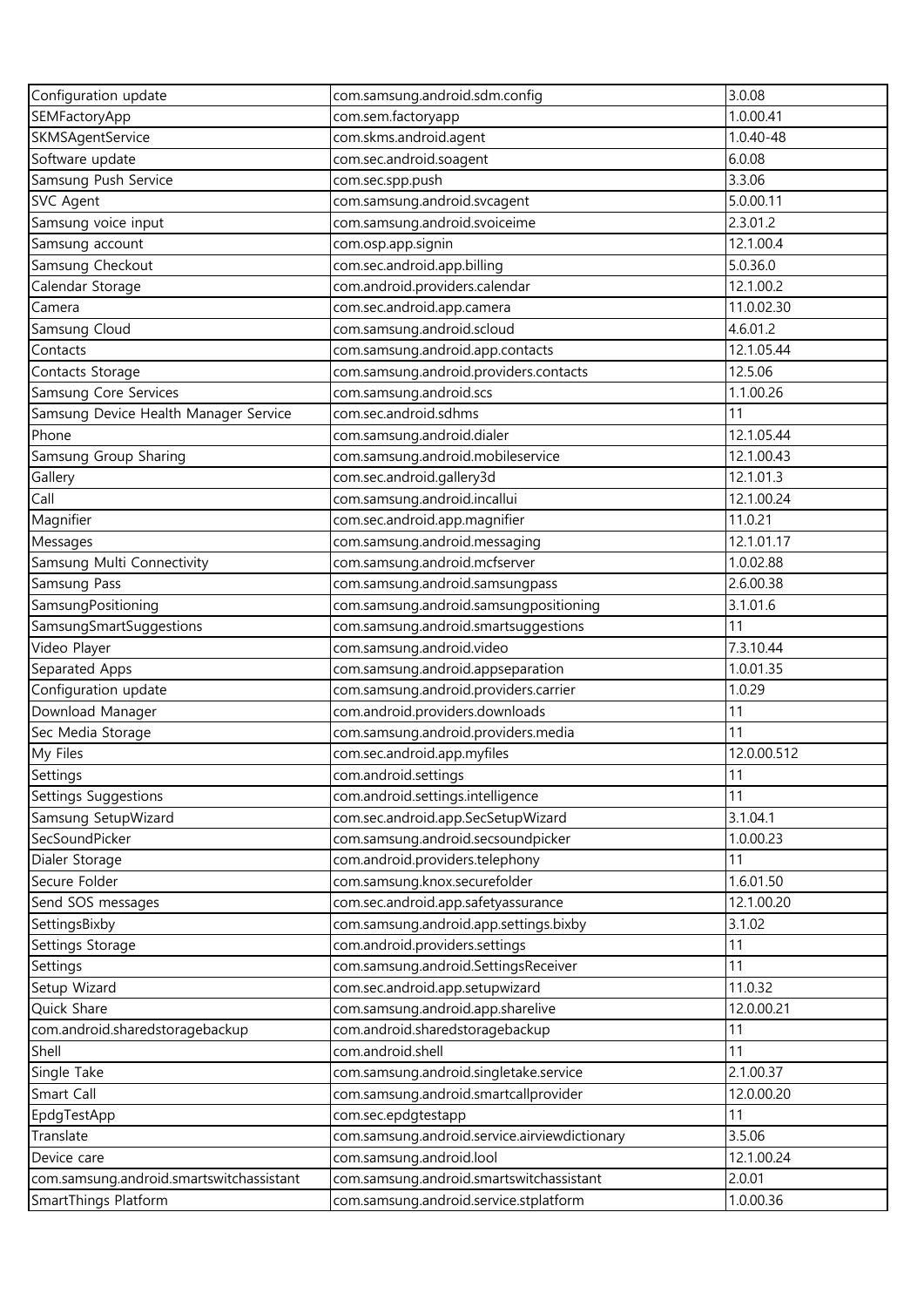| SoundAlive                         | com.sec.android.app.soundalive                              | 11.0.15                              |
|------------------------------------|-------------------------------------------------------------|--------------------------------------|
| Network unlock                     | com.samsung.ssu                                             | 1.2.86                               |
| Intent Filter Verification Service | com.android.statementservice                                | 1.0                                  |
| Crocro and friends                 | com.samsung.android.app.camera.sticker.facearavatar.preload | 3.0.11                               |
| StoryService                       | com.samsung.storyservice                                    | 4.1.13                               |
| SumeNN                             | com.samsung.android.sume.nn.service                         | 1.8.07                               |
| SystemUIBixby2                     | com.samsung.systemui.bixby2                                 | 1.4.01.1                             |
| Samsung DeX System UI              | com.samsung.desktopsystemui                                 | 11                                   |
| SystemUpdate                       | com.sec.android.systemupdate                                | 12.0.00.0                            |
| TADownloader                       | com.samsung.android.tadownloader                            | 1.2.04                               |
| AuthFw TaPack                      | com.samsung.android.tapack.authfw                           | 1.0.31.0                             |
| Tags                               | com.android.apps.tag                                        | 4.3.00                               |
| <b>TalkBack</b>                    | com.samsung.android.accessibility.talkback                  | 12.1.00.6                            |
| Tasks                              | com.samsung.android.app.taskedge                            | 4.2.26                               |
| Phone Services                     | com.android.phone                                           | 11                                   |
| Phone                              | com.android.server.telecom                                  | 11                                   |
| Call settings                      | com.samsung.android.app.telephonyui                         | 12.1.00.29                           |
| Galaxy Themes Service              | com.samsung.android.themecenter                             | 11.0.0.0                             |
| Galaxy Themes                      | com.samsung.android.themestore                              | 5.2.00.1215                          |
| Tips                               | com.samsung.android.app.tips                                | 3.1.14.0                             |
| One UI Home                        | com.sec.android.app.launcher                                | 12.1.00.61                           |
| Tethering Provision                | com.samsung.unifiedtp                                       | 1.0.07.2                             |
| Visual Voicemail                   | com.samsung.vvm                                             | 13.0.00.12                           |
| User Dictionary                    | com.android.providers.userdictionary                        | 11                                   |
| <b>VZWAPN</b>                      | com.vzw.apnservice                                          | 18.3                                 |
| VolumeMonitorProvider              | com.sec.android.app.volumemonitorprovider                   | 1.2.02                               |
|                                    | com.android.vpndialogs                                      | 11                                   |
| VpnDialogs<br>Cloud                |                                                             | 20.7.15                              |
|                                    | com.vcast.mediamanager<br>com.microsoft.appmanager          | 1.20103.92.0                         |
| core<br><b>IMS Service</b>         | com.sec.imsservice                                          | 1.0                                  |
| Knox Analytics Uploader            | com.samsung.android.knox.analytics.uploader                 | 1.3.01.0                             |
|                                    | com.knox.vpn.proxyhandler                                   |                                      |
| KnoxVpnPacProcessor                |                                                             | 11<br>1.0.00.5                       |
| ringtonebackup                     | com.sec.android.app.ringtoneBR                              | 11                                   |
| Service mode                       | com.sec.android.app.servicemodeapp                          |                                      |
| SmartFaceService                   | com.samsung.android.smartface                               | 1.0                                  |
| com.samsung.android.wallpaper.res  | com.samsung.android.wallpaper.res                           | 11                                   |
| Software Update                    | com.ws.dm                                                   | 4.5.17                               |
| com.vzw.apnlib                     | com.vzw.apnlib                                              | 13.6                                 |
| Android System                     | android                                                     | 11                                   |
| T-Mobile                           | com.tmobile.pr.mytmobile                                    | 7.29.3.20112512                      |
| Call Screener                      | com.sprint.ecid                                             | 11.2.0 2020-11-08 36e5cd0874@36e5cd0 |
| Voicemail                          | com.coremobility.app.vnotes                                 | T.9.1.0.23                           |
| My Sprint Launcher                 | com.sprint.zone                                             | 7.0.7                                |
| Carrier Device Manager             | com.sprint.ms.cdm                                           | 1.7.3                                |
| Lookout                            | com.lookout                                                 | 10.35.1-70990ac                      |
| Carrier Hub                        | com.sprint.ms.smf.services                                  | 5.9.6                                |
| <b>MCM Client</b>                  | com.sprint.w.installer                                      | 6.0.25-Release                       |
| Chameleon                          | com.samsung.sprint.chameleon                                | 4.1.1                                |
| SAE                                | com.sec.sprextension                                        | 1.5.5                                |
| Mobile Installer                   | com.sprint.ce.updater                                       | 10.6.00                              |
| AT&T Smart Wi-Fi                   | com.att.android.attsmartwifi                                | 3.0                                  |
| QoSIndicator                       | com.samsung.qosindicator                                    | 1.1.08                               |
| AT&T Cloud                         | com.att.personalcloud                                       | 20.8.29                              |